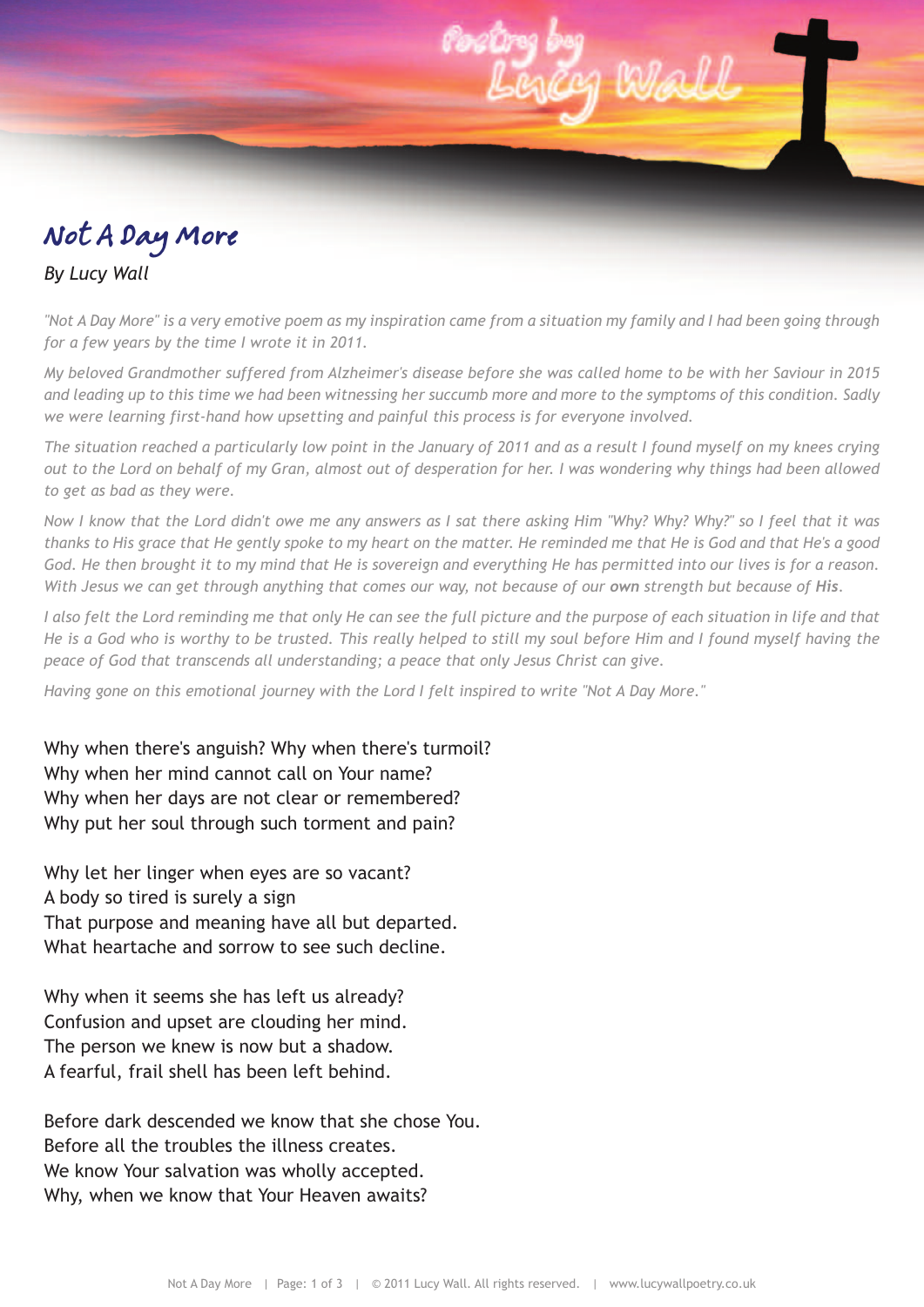

Oh how my heart wishes that things could be different. I wish to my soul that there were no goodbyes. If I had *my* way she would stay here forever But time waits for nothing, time no one defies.

So now we must witness our loved one grow distant. The curse of this world causes deep down to cry: "How long must we wait for our Saviour's arrival?" Why do You linger Lord? Why Jesus? Why?

But I must be still and remember Your goodness, Find comfort and peace as I pray in Your name. Recalling the words of Paul the Apostle: "To live is *Christ* and to die is gain."

For You are our God and You're filled with compassion; Your judgments are righteous, Your purposes wise. For each of Your children has days You've appointed. Each moment has meaning when seen through *Your* eyes.

For I cannot see the big picture like You do; I don't know Your reasons or purpose or plan For sustaining the days when it seems they are futile. There's comfort in knowing her life's in Your palm.

Our affliction on earth is here for a moment, And works in us glory with an eternal weight. You renew our hearts every day that we're given. Your timing is perfect and never too late.

For who knows the secrets of each life like You do With unresolved issues we try to forget? Perhaps You are using this time to heal heartache Or speaking to souls who don't know You yet.

For we mustn't lean on our own understanding But trust in Your wisdom and Fatherly care. Perhaps You are teaching us spiritual lessons Be it love or compassion or time spent in prayer.